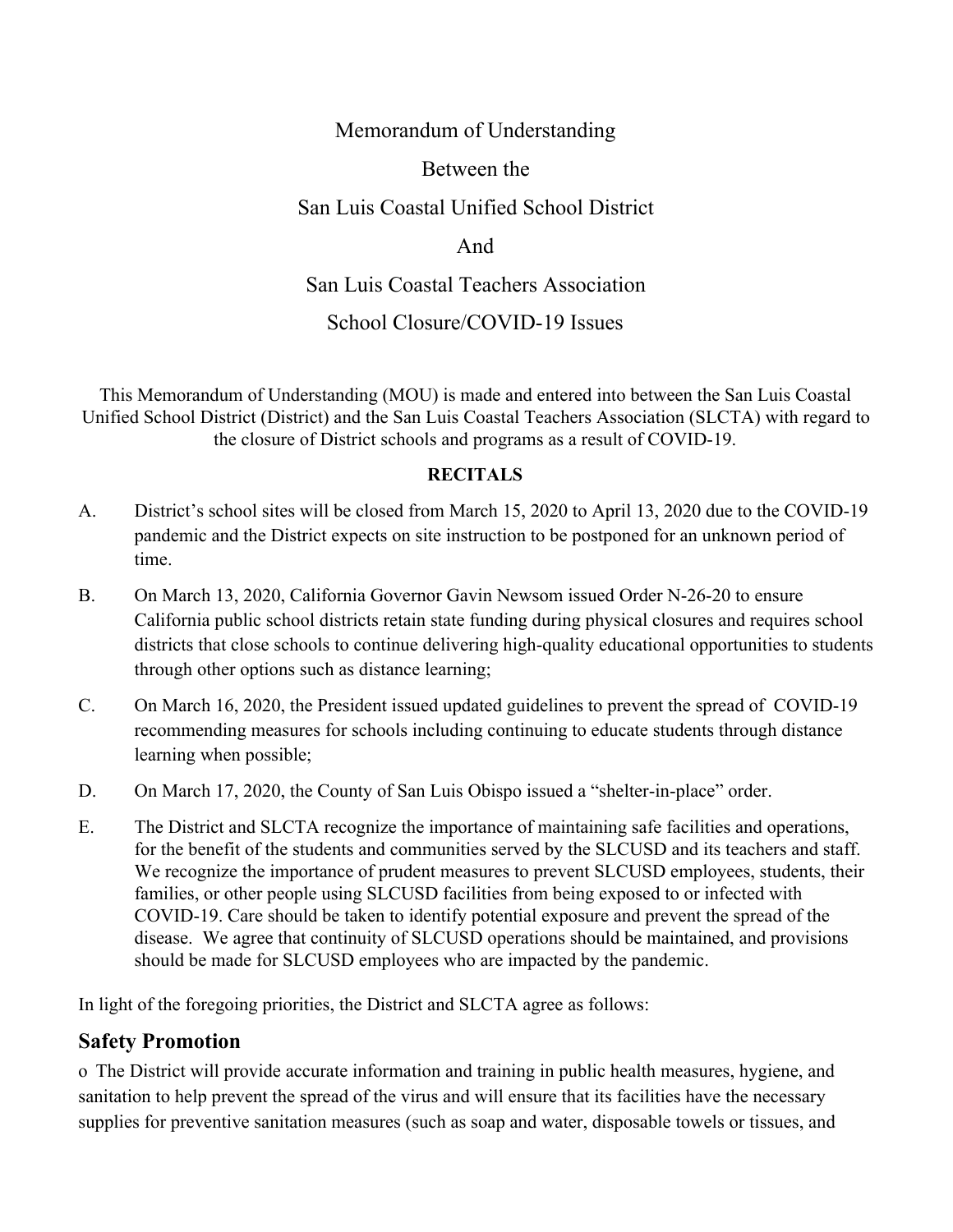hand sanitizer). Unit members and SLCTA will cooperate with the District in any necessary public health actions.

o If District employees are directed to report to work during closures, the District shall implement, to the extent feasible, social distancing measures and guidelines in adherence with the most current language being disseminated by the San Luis Obispo Public Health Department. The District shall maintain awareness of updated protocols, and shall clearly communicate updated guidelines to employees as soon as practical.

o The District will ensure that all sinks (including those located in staff break rooms, all bathrooms, cafeterias/kitchens, classrooms, and janitorial closets) are functioning with water and kept stocked with soap and paper towels.

o The District will, to the extent possible, work to clean and disinfect campuses during the coronavirus outbreak, while staff are required to be on campus and prior to schools reopening.

o Staff can optionally take online training/testing in order to have microbial disinfectants in their work space.

o Unit members will be notified by email, electronic communication, or phone about any school closures, including any decisions to extend school closures once they commence.

o Unit members' compensation and benefits shall not be reduced due to the school closures. Extra duty pay that is on-going (such as athletic and activity stipends) and duties previously performed shall be paid for the remainder of the school year. Extra duty pay for work that has not started will not be paid.

o Unit members shall not be directed or required to report to their worksite while their worksite is closed to students, so long as the district determines that they can provide and drive adequate instruction remotely. If the district determines that instructional needs require work on site by a unit member, any directives to the unit member will be consistent with law and DPH (Department of Public Health) recommendations or orders. Should this occur, the District will consult with SLCTA.

## **Employee Leave Issues**

o If an employee is directed to quarantine due to Coronavirus exposure, or belongs to populations deemed by the San Luis Obispo Public Health Department as uniquely vulnerable to the effects of the virus (age 65 or older, or at higher risk for serious illness, or as a caregiver for person(s) at higher risk), but are still working remotely, there should be no loss of individual leaves or pay**.**

o If an employee is taken ill with the symptoms of coronavirus, and unable to work as a result, they will use the leave that they have available according to the contract. Should an employee exhaust all accrued regular sick leave, a doctor's note would not be required to access extended sick leave (e.g. differential leave). Should an employee exhaust all available leaves, the District will allow up to one year advanced sick leave accrual to supplement extended sick leave, upon approval from the Human Resources Director. o Bargaining unit members who are working at District sites and who exhibit symptoms that are consistent with symptoms of the virus (e.g. fever, cough, and difficulty breathing) may be sent home by the District and shall use any available paid leaves for the duration of the active symptoms unless they can work remotely. Unit members shall not return to work until the unit member provides reasonable and appropriate medical documentation clearing the unit member to return to work without posing a risk to self or others.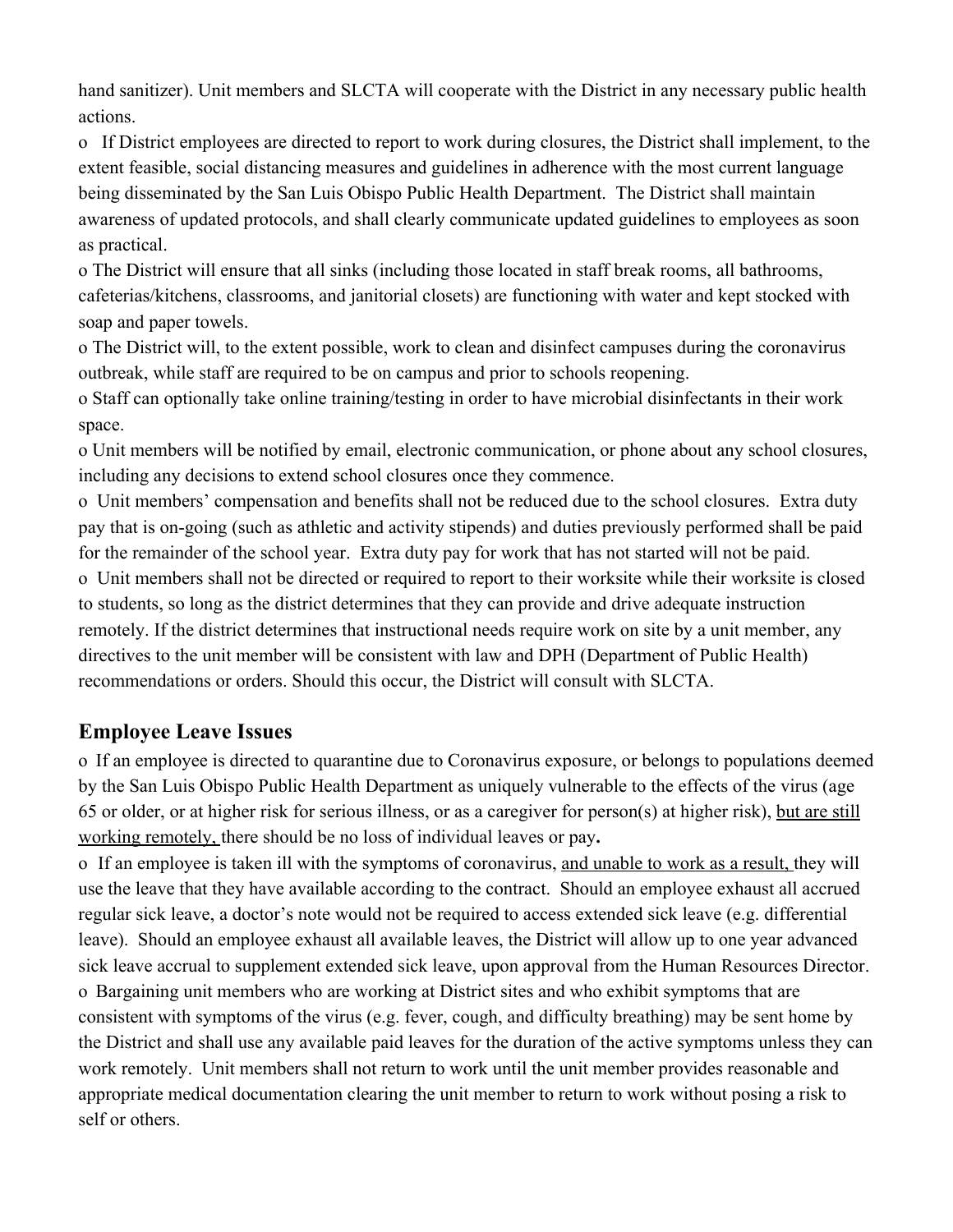o Any medically able employee who refuses to work remotely shall be placed in unpaid status, unless the employee uses a legally accepted form of leave.

# **Training for Instruction**

All unit members who need additional training will be provided that training to the extent possible on Google Apps for Education and other district supported resources required to prepare and implement a virtual learning program.

# **Virtual Learning**

o During the school closure, unit members will continue their work remotely and fulfill contractual work hours, ensure on-going communication with students and families, encourage student engagement, and remain in regular communication with their school site.

o "Virtual learning" is defined as instruction in which the student and instructor are in different locations. This may include interacting through the use of computer and communications technology, as well as delivering instruction and check-in time with their teacher.

o Unit members will be allowed to access their disinfected classroom space for necessary technology and materials.

# **Special Education Considerations**

The parties agree that the District and its staff shall work collaboratively to provide educational services to students with disabilities to meet all requirements of law. Special education staff and unit members shall work remotely with the parents of all students with disabilities to notice meetings, conduct remote meetings, and modify Section 504 plans and IEP's to ensure compliance with all applicable laws, as those laws may be modified by relevant governmental agencies due to the COVID-19 pandemic.

# **Evaluations**

Certificated evaluations, however conducted in the 2019-2020 school year, shall be deemed complete.

# **Term of MOU**

The term of this MOU shall be until June 30, 2020.

# **Miscellaneous**

o This agreement is not precedent-setting and has been created to address an emergency situation.

o The parties agree to meet and negotiate in good faith as soon as possible if any order is issued by a federal, state or local officer or agency that impacts or contradicts the terms of this MOU.

o Upon written request by either party, the parties agree to meet and negotiate in good faith as soon as possible if changed conditions warrant changes to the MOU.

- o All other terms of the Collective Bargaining Agreement will remain unchanged.
- o During the term of this agreement, the District will continue to consult with SLCTA.